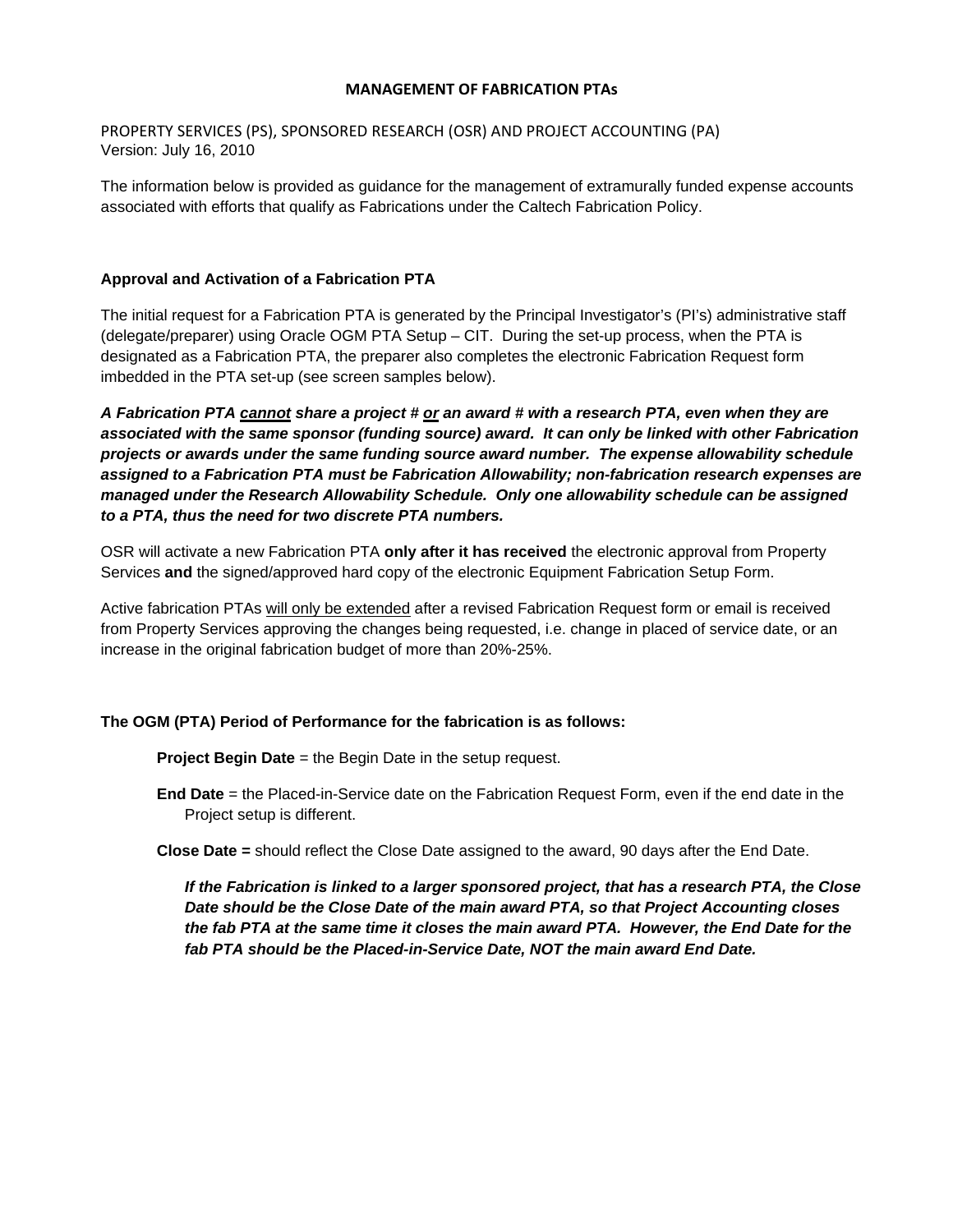The electronic request via Oracle starts at the location shown below. The division delegate/preparer completes the information required in the Initial PTA Setup Request.

| Eile Edit View Folder Tools Window Help                                                                                                                                                                                                        |                           |
|------------------------------------------------------------------------------------------------------------------------------------------------------------------------------------------------------------------------------------------------|---------------------------|
|                                                                                                                                                                                                                                                | ORACLE                    |
| 4001048301×100041690041?                                                                                                                                                                                                                       |                           |
|                                                                                                                                                                                                                                                |                           |
|                                                                                                                                                                                                                                                |                           |
|                                                                                                                                                                                                                                                |                           |
| Children o GM PTA Setup - CIT                                                                                                                                                                                                                  |                           |
| Functions Documents                                                                                                                                                                                                                            |                           |
| <b>Initial PTA Setup Request/Find</b>                                                                                                                                                                                                          |                           |
| <b>PTA Setup</b>                                                                                                                                                                                                                               |                           |
| Top Ten List<br><b>Initial PTA Setup Request/Find</b>                                                                                                                                                                                          |                           |
| <b>Award Setup/Find</b><br><b>Project Setup/Find</b><br>$\frac{1}{2}$                                                                                                                                                                          |                           |
| <b>Task Setup/Find</b><br>$\rightarrow$<br>$\blacksquare$                                                                                                                                                                                      |                           |
| Worklist                                                                                                                                                                                                                                       |                           |
| $\Leftarrow$                                                                                                                                                                                                                                   |                           |
| $\begin{array}{c c c c} \bullet & \bullet & \bullet \end{array}$                                                                                                                                                                               |                           |
|                                                                                                                                                                                                                                                |                           |
|                                                                                                                                                                                                                                                |                           |
|                                                                                                                                                                                                                                                |                           |
|                                                                                                                                                                                                                                                |                           |
|                                                                                                                                                                                                                                                |                           |
| Qpen                                                                                                                                                                                                                                           |                           |
|                                                                                                                                                                                                                                                |                           |
|                                                                                                                                                                                                                                                |                           |
|                                                                                                                                                                                                                                                |                           |
|                                                                                                                                                                                                                                                |                           |
|                                                                                                                                                                                                                                                |                           |
|                                                                                                                                                                                                                                                |                           |
|                                                                                                                                                                                                                                                |                           |
|                                                                                                                                                                                                                                                |                           |
|                                                                                                                                                                                                                                                |                           |
|                                                                                                                                                                                                                                                |                           |
|                                                                                                                                                                                                                                                | $\overline{1}$            |
| $\bullet\texttt{B}\bullet\bullet\texttt{C}$<br><b>EXECUTION - Mic</b> O Oracle App 39 GCEP AWA<br>Mozilla Fire <b>@Document1</b><br>Re: NGA gr<br><b><i>ij</i></b> start                                                                       | Goracle App 36 36 4:40 PM |
|                                                                                                                                                                                                                                                |                           |
|                                                                                                                                                                                                                                                |                           |
|                                                                                                                                                                                                                                                |                           |
| File Edit View History Bookmarks Tools Help                                                                                                                                                                                                    |                           |
| < > > < C'X < C'X + C' < C' < C' caltechecku https://access.caltech.edu/pls/CNTRL/OracleSSWA.Execute?E={!4867CB112FAD3070EC68E2A36BCA00BD1F3 ☆ - 3 - 3                                                                                         | ₽                         |
| ■ Deacle Applications Ho ■ Dittps://accelQcpG6lv5w ■ Dittps://acce.lOcpG6lv5w ■ Dittps://acce.lOcpG6lv5w ■ Dittps://acce.lOcpG6lv5w ■ Dittps://acce.lOcpG6lv5w ■ Dittps://acce.lOcpG6lv5w ■ Dittps://<br>Classical KUSC<br>access.caltech Home | $\omega_{\rm{p}}$         |
| CIT PTA Setup<br><b>QUES</b>                                                                                                                                                                                                                   | ORACLE                    |
|                                                                                                                                                                                                                                                | Application               |
|                                                                                                                                                                                                                                                | CIT PTA Setup             |
| <b>PTA SETUP</b>                                                                                                                                                                                                                               |                           |
|                                                                                                                                                                                                                                                |                           |
| <b>New PTA Setup</b><br><b>Find PTA Request</b>                                                                                                                                                                                                |                           |
| <b>Create New PTA</b><br>Award Setup Status All                                                                                                                                                                                                | $\overline{\mathbf{v}}$   |
| <b>Project Setup Status</b><br>A                                                                                                                                                                                                               | $\vert \mathbf{v} \vert$  |
| <b>Setup from Proposal</b><br><b>Award Number</b>                                                                                                                                                                                              | 提                         |
| <b>Proposal Number</b><br>提<br><b>Project Number</b>                                                                                                                                                                                           | ₩                         |
| <b>Proposal Title</b><br>₩<br>Organization                                                                                                                                                                                                     | 摄                         |
| <b>Proposal Organization</b><br>$\vert \mathbf{v} \vert$<br>Processing Area All<br>₩                                                                                                                                                           |                           |
| <b>Funding Source</b><br>₩<br><b>Principal Investigator</b>                                                                                                                                                                                    | 医                         |
| <b>国</b> To<br>Proposal PI<br><b>Creation Date From</b><br>也                                                                                                                                                                                   | 國                         |
| $\blacksquare$ To<br>Status All<br>$\vert \mathbf{v} \vert$<br>Submit Date From                                                                                                                                                                | 圓                         |
| <b>Find Proposal</b><br>Reset  <br><b>Created By</b>                                                                                                                                                                                           | ₩                         |
| Reset Find                                                                                                                                                                                                                                     |                           |
|                                                                                                                                                                                                                                                |                           |
|                                                                                                                                                                                                                                                |                           |
| <b>O</b> Mozilla Firefox                                                                                                                                                                                                                       |                           |
|                                                                                                                                                                                                                                                |                           |
|                                                                                                                                                                                                                                                |                           |
|                                                                                                                                                                                                                                                |                           |
|                                                                                                                                                                                                                                                |                           |
|                                                                                                                                                                                                                                                |                           |
|                                                                                                                                                                                                                                                |                           |
|                                                                                                                                                                                                                                                |                           |

Because the PTA is designated as a Fabrication (see screen below), an Equipment Fabrication Form must be completed. The preparer clicks on the Equipment Fab button, and completes the form (a sample is attached to the end of this document). Also, when the "Fabrication Type" is "Equipment" the electronic request is forwarded to Property Services for review and approval prior to forwarding to OSR for final approval and activation.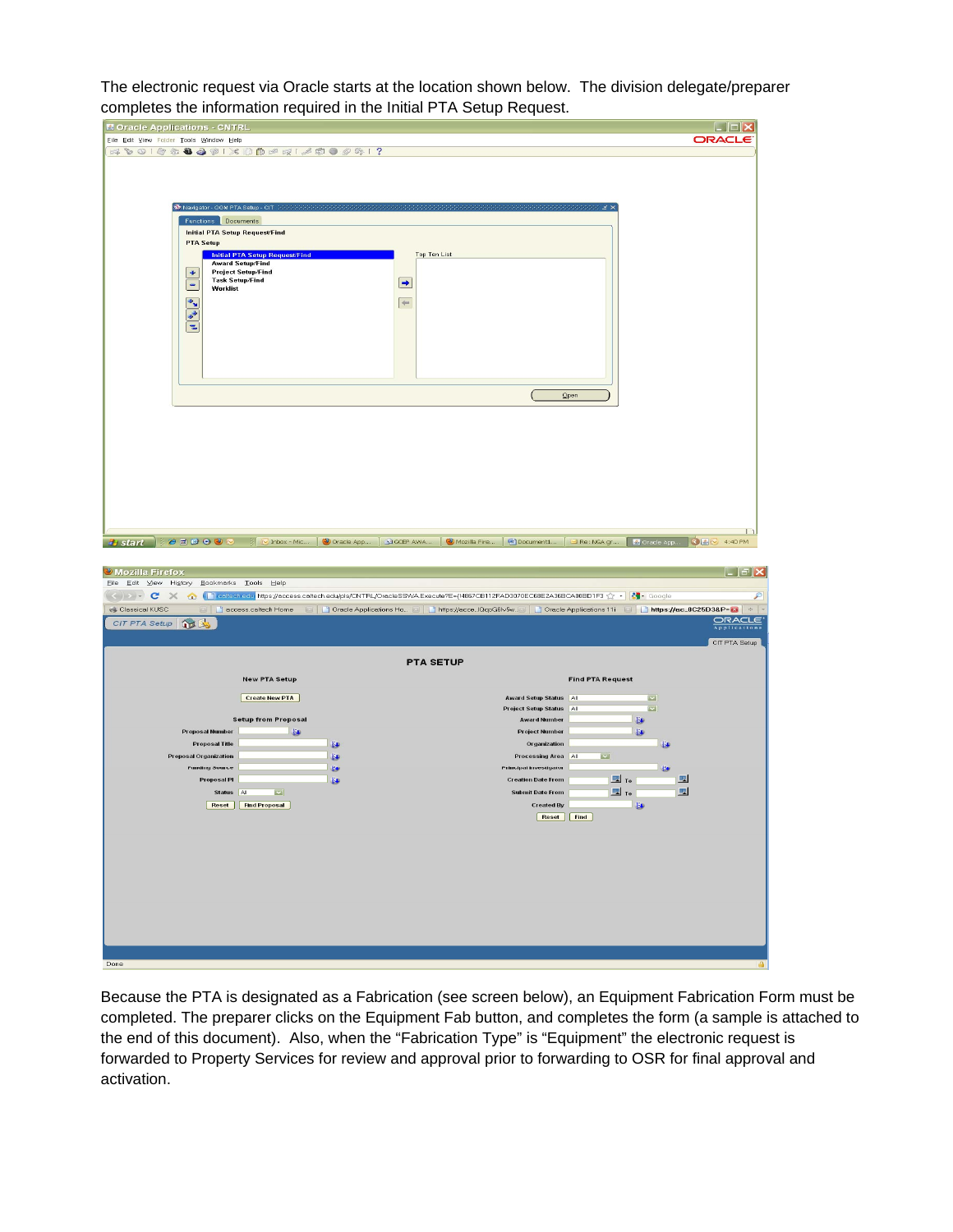| <b>U</b> Mozilla Firefox                                                                                                                                                                                                                         |                                                                                                                    |                                                           |
|--------------------------------------------------------------------------------------------------------------------------------------------------------------------------------------------------------------------------------------------------|--------------------------------------------------------------------------------------------------------------------|-----------------------------------------------------------|
| File Edit View History Bookmarks Tools Help                                                                                                                                                                                                      |                                                                                                                    |                                                           |
| C                                                                                                                                                                                                                                                | K A F callecinedly https://access.caltech.edu/pls/CNTRL/OracleSSWA.Execute?E={!4867CB112FAD3070EC68E2A36BCA00BD1F3 | <b>R</b> Google                                           |
| access.caltech Home                                                                                                                                                                                                                              | T Oracle Applications Home Page T https://accesAmUeCBHo2AQ [3] T Oracle Applications 11i                           | https://acce_EF0C25D3&P=<br>$\boxed{23}$<br>$\frac{1}{2}$ |
| CIT PTA Setup 15                                                                                                                                                                                                                                 |                                                                                                                    | ORACLE<br>Application:                                    |
|                                                                                                                                                                                                                                                  |                                                                                                                    | CIT PTA Setup                                             |
|                                                                                                                                                                                                                                                  |                                                                                                                    |                                                           |
|                                                                                                                                                                                                                                                  | <b>INITIAL PTA SETUP REQUEST FORM</b>                                                                              |                                                           |
| Indicates required field                                                                                                                                                                                                                         |                                                                                                                    | <b>Tracking Status and Changes</b>                        |
| Submit<br><b>Delete</b><br>Return<br>Print<br>Copy To<br><b>Back to Find Page</b><br>Save WIP                                                                                                                                                    |                                                                                                                    |                                                           |
| Processing Area* OGB O AUXI OGIFT O ENDOW O SPONSORED OPLANT FUND                                                                                                                                                                                |                                                                                                                    |                                                           |
| PTA Start Date* (DD-MON-YYYY)<br>風                                                                                                                                                                                                               | PTA End Date* (DD-MON-YYYY)<br>鳳                                                                                   |                                                           |
| <b>Fabrication*</b><br>OYes ONo                                                                                                                                                                                                                  | <b>Fabrication Type*</b><br>◯ Building ◯ Land Improvement ◯ Equipment                                              | <b>Equipment Fabrication Form</b>                         |
| Funding Source Name* New Customer<br>趣                                                                                                                                                                                                           | <b>Funding Source Award Number</b>                                                                                 |                                                           |
| Title of Proposal or Purpose of Contribution                                                                                                                                                                                                     | <b>Proposal Number</b>                                                                                             |                                                           |
| PI Name*<br>B                                                                                                                                                                                                                                    | Organization*<br>脚                                                                                                 |                                                           |
| Project Number*                                                                                                                                                                                                                                  | Task Number*                                                                                                       |                                                           |
| Award Number* Pre-Award<br><b>Next sequential number</b>                                                                                                                                                                                         |                                                                                                                    |                                                           |
| Project Name*                                                                                                                                                                                                                                    | <b>Project Description</b>                                                                                         |                                                           |
| Task Name*                                                                                                                                                                                                                                       | <b>Task Description</b>                                                                                            |                                                           |
| <b>Award Short Name*</b>                                                                                                                                                                                                                         | Award Full Name <sup>*</sup> □ Or, please use Title of Proposal                                                    |                                                           |
| Payroll Certification Coordinator (required if federally sponsored award)<br>łФ                                                                                                                                                                  |                                                                                                                    |                                                           |
| For Type of GIFT/ENDOWMENT Account ONLY Select one of the following<br>$\circlearrowright$ Individual Discretionary $\circlearrowright$ Individual Restricted $\circlearrowright$ Division Restricted $\circlearrowright$ Division Discretionary |                                                                                                                    |                                                           |
| Comments (Maximum 250 characters)                                                                                                                                                                                                                |                                                                                                                    |                                                           |
| <b>Administrative Contact</b>                                                                                                                                                                                                                    |                                                                                                                    |                                                           |
|                                                                                                                                                                                                                                                  |                                                                                                                    |                                                           |
| Done                                                                                                                                                                                                                                             |                                                                                                                    | i ê                                                       |

Property Services confirms that the proposed fabrication qualifies as a Fabrication under Caltech policy, and that the expenses budgeted under the Fabrication are appropriate fabrication expenses.

*In addition, Property Services reviews the following data fields and information*:

- a) Main PTA is the request approved by the PI of the main PTA, even when there are multiple PIs or Co-PIs.
- b) Did the project budget, as approved by the sponsor, include the Fabrication? If not, contact OSR.
- c) Project Type and Ownership (specified in the Temporary Project-Task Setup) agree with the OGM Award Management screen, Terms/Conditions tab, Property/Equipment category. Per the Equipment Fabrication Matrix developed by Property Services (attached). As an example, Project Type in OGM should be:

CAPITAL – for a Caltech Owned Fab

NON-CAPITAL - for a Gov't Owned Fab

- d) The Allowability Schedule Fabrication Allowability only.
- e) Placed in Service date does it fall within the sponsor approved period of performance. Most often it would occur 30+ days prior to the end of the award allowing it to be used to complete the scope of work.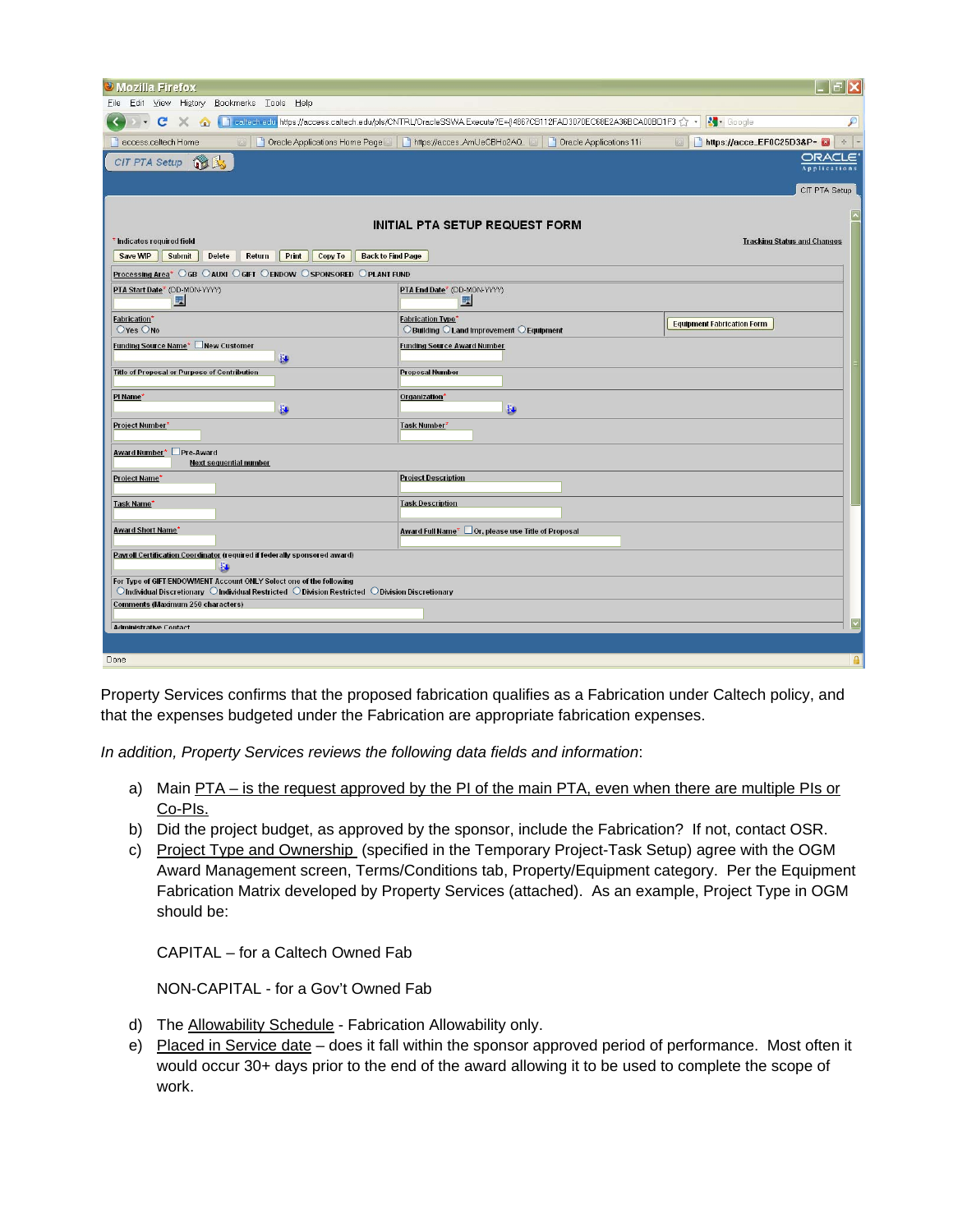OSR focuses on:

- f) Whether or not the sponsor approved budget included the Fabrication, and /or the sponsor allows for the fabrication of equipment in the award terms,
- g) The request falls within the approved scope of work,
- h) Cost of fabrication in comparison to the amount in the awarded budget, is the cost high enough to question if there is a change in the scope of work
- i) Period of performance will the fab be placed in service prior to the end of the award; should occur at least 30-60 days prior to the End Date of the full project.

# **Fab PTAs should not deviate from the criteria detailed in the Equipment Fabrication Matrix (see attached below). Any questions or inconsistencies should be addressed by Property Services.**

## **Continuations/Modifications**

When the sponsor modifies the award or the PI/delegate requests a change in the Fabrication PTA, ALL changes impacting the Fabrication PTA must have prior approval from Property Services. This is usually accomplished by the delegate submitting a marked-up copy of the original Equipment Fabrication Setup Form and a short memo/email justifying the requested changes. Changes might include:

- *a. Realignments adding funds to the PTA that were not in the original PTA Setup request*
- *b. Delayed deliveries Changes in the Placed in Service date*
- *c. Change in scope addition of new items/components to the fabrication*

## **Monitoring and Close Out of the Fabrication PTA**

The following process is used by Property Services and Project Accounting immediately prior to placing a fabricated asset in service.

Assets being fabricated on Federal awards are often placed in service well before the end of the period of performance of the main funding award. Waiting until award close out to review allowability of fabrication costs can create reconciliation and reporting challenges. Therefore, PS and PA have agreed to a process that involves proactive reviews of fabrication costs prior to the fabrication being placed in service.

On a monthly basis, PS reviews a listing of all assets with estimated placed in service dates coming due that month. PS contacts the PI or delegate to determine if the asset is indeed ready to be placed in service.

- 1. If the PI (or delegate) confirms that the asset should now be placed in service, PS will contact the PA Lead Project Accountant supporting the division and request a review of the allowability of costs charged to the fabrication account.
- 2. A will perform an expenditure type review of the costs charged, drilling down to the transaction level and involving the appropriate divisional contact, if additional information is required
- 3. PA will respond to PS within five business days. PA will approve costs in the fabrication PTA following which PS will confirm the placed in service dates for the assets. In an event that PA finds questionable costs, PA will work with the division to move costs out of the fabrication PTA. The final cost of asset will be determined by PA in coordination with the division and conveyed to PS in situations where cost transfers cannot be processed within the ten day period because of pending cost transfers.

Every effort will be made to resolve issues of cost allowability as soon as possible so that Caltech can comply with accounting regulations requiring assets to be placed in service (i.e. reflected on the Institute's Balance Sheet and depreciation calculated) as soon as they are being used for their intended purpose.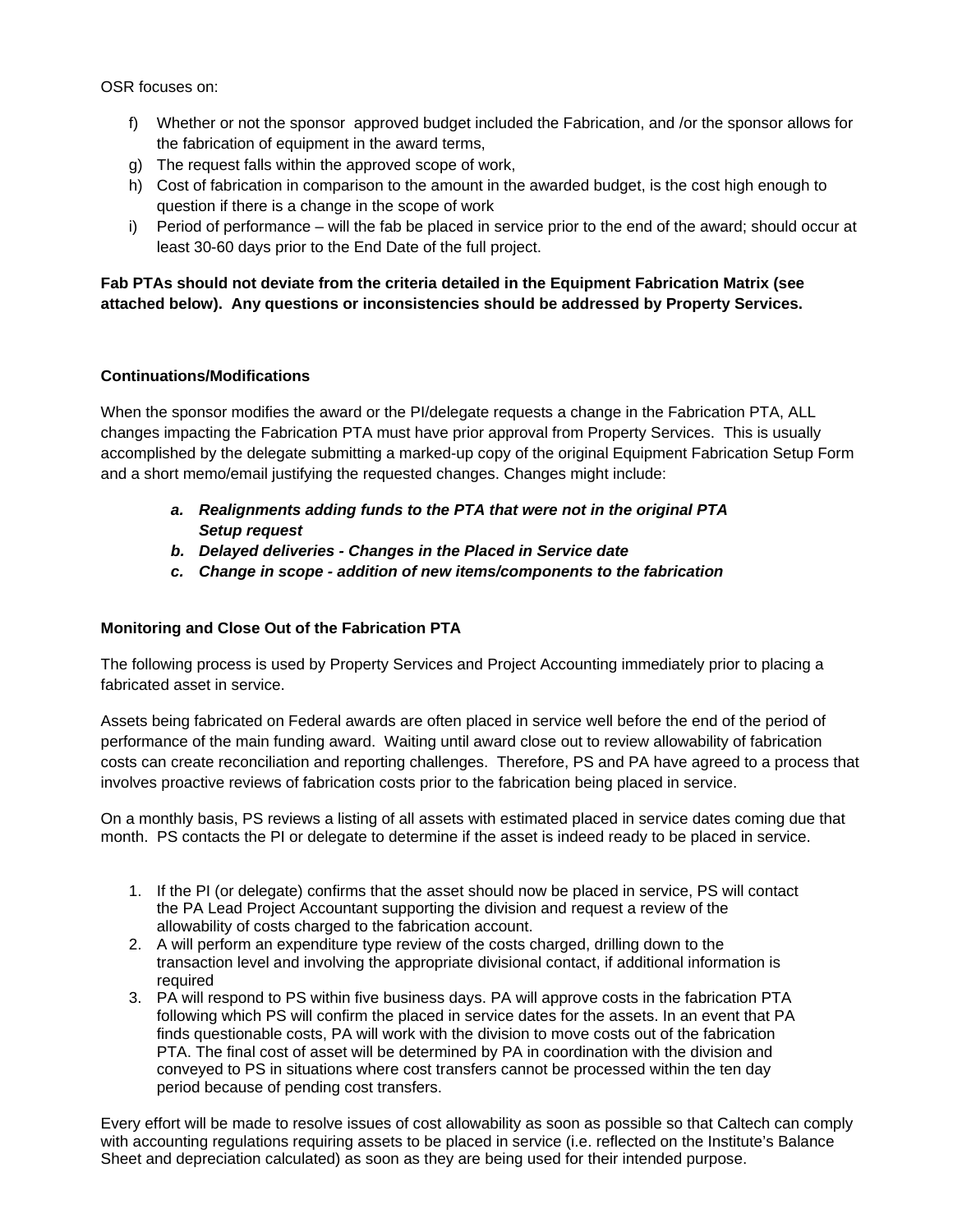# **EQUIPMENT FABRICATION SETUP FORM**

Please complete the form, save, print and submit the PTA setup online. If you need assistance completing this form, contact<br>Property Services at ext.4181.

Obtain the PI signature on the print-out form. Send the signed print-out form to Property Services - Mail Code 103-6.

Routing: 1) Fabrications under sponsored awards - Final approval by OSR.

Routing: 2) Fabrications under non-sponsored awards - Final approval by Gift Accounting.

| <b>Equipment Fabrication PTA:</b>                                                                |                                                                                      | RMS.NIRDEWAR-1-LBNL.CRYOFAB                                                                                             |  |  |  |
|--------------------------------------------------------------------------------------------------|--------------------------------------------------------------------------------------|-------------------------------------------------------------------------------------------------------------------------|--|--|--|
|                                                                                                  |                                                                                      | (Main PTA is required if you are requesting an equipment fabrication PTA for a current award. Leave blank if for a new  |  |  |  |
| award)<br>Main PTA:                                                                              |                                                                                      |                                                                                                                         |  |  |  |
|                                                                                                  |                                                                                      |                                                                                                                         |  |  |  |
| <b>Funding Source Award Number:</b>                                                              |                                                                                      |                                                                                                                         |  |  |  |
| <b>Fabrication Name:</b>                                                                         |                                                                                      | NIR test dewar                                                                                                          |  |  |  |
| <b>Description of Fabricated Equipment:</b>                                                      |                                                                                      | A cryogenic, vacuum, dewar system for<br>characterization of NIR detectors.                                             |  |  |  |
| Was the fabrication included in the proposal budget/narrative?                                   |                                                                                      | © Yes CNo                                                                                                               |  |  |  |
| <b>Budgeted ALLOWABLE Costs for the Fabrication:</b>                                             |                                                                                      | \$150077                                                                                                                |  |  |  |
| <b>Salaries(\$): 62,677.00</b>                                                                   | Materials and Supplies(\$):<br>87,400.00                                             |                                                                                                                         |  |  |  |
| Travel(\$): .00                                                                                  | Other(\$): .00                                                                       |                                                                                                                         |  |  |  |
| Is an exception to Caltech's Fabrication Policy being<br>Requested?                              |                                                                                      | C Yes C No                                                                                                              |  |  |  |
| Ownership (Upon completion):                                                                     |                                                                                      | C CALTECH C GOVERNMENT C OTHER                                                                                          |  |  |  |
|                                                                                                  |                                                                                      | If Govt or Other owned, please answer the following questions a, b and c; if Caltech owned, skip questions a, b, and c: |  |  |  |
| If GOVERNMENT or OTHER owned:                                                                    |                                                                                      |                                                                                                                         |  |  |  |
| (a) Will the asset be located at a<br>Caltech site?                                              | $^{\circ}$ Yes $^{\circ}$ No                                                         |                                                                                                                         |  |  |  |
|                                                                                                  | (If No is selected, please answer questions b and c; If Yes, skip questions b and c) |                                                                                                                         |  |  |  |
| (b) If no will Caltech researchers<br>have continued access to the asset<br>for future research? | <b>E</b> Yes C No                                                                    |                                                                                                                         |  |  |  |
| (c) is the item being fabricated space<br>hardware?                                              | CYes CNo                                                                             |                                                                                                                         |  |  |  |
| Ultimate Location when placed in service:                                                        |                                                                                      |                                                                                                                         |  |  |  |
| (a) On-Campus                                                                                    | Building #:                                                                          | Room #:                                                                                                                 |  |  |  |
| (b) Off-Campus                                                                                   |                                                                                      | Site: Lawrence Berkeley Labs                                                                                            |  |  |  |
| <b>Estimated Placed-In-Service Date:</b>                                                         |                                                                                      | 28-FEB-2011                                                                                                             |  |  |  |

7/16/2010 8:51 AM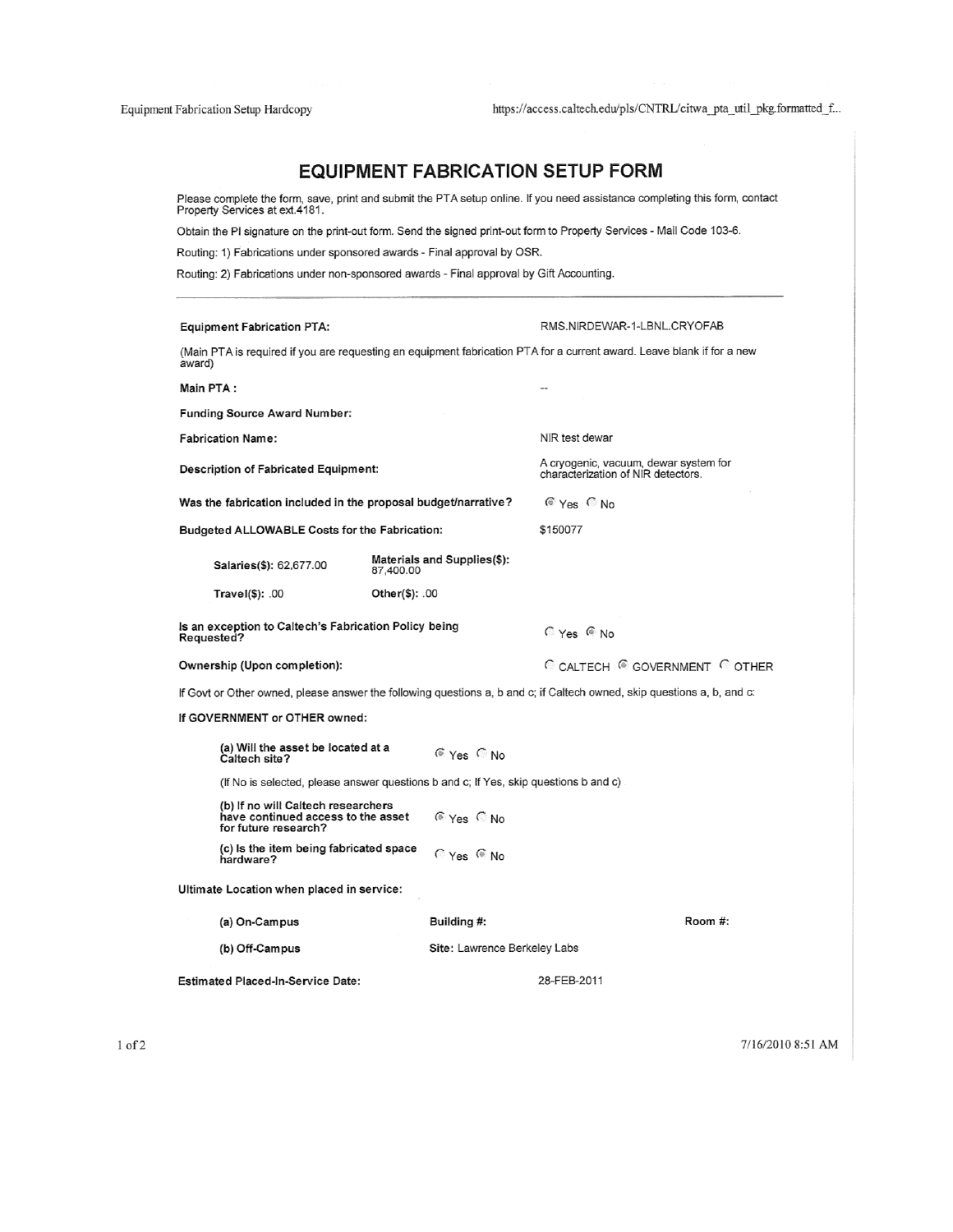Equipment Fabrication Setup Hardcopy

https://access.caltech.edu/pls/CNTRL/citwa\_pta\_util\_pkg.formatted\_f...

| Can the Fabricated Asset be Tagged?                                                                                                                                      | $^{\circ}$ Yes $^{\circ}$ No         |  |  |  |  |
|--------------------------------------------------------------------------------------------------------------------------------------------------------------------------|--------------------------------------|--|--|--|--|
| Will the fabrication be affixed to a building or structure?                                                                                                              | $C$ Yes $C$ No                       |  |  |  |  |
| Will the Fabricated Asset Have a Useful Life of 2 Years of More?                                                                                                         | <b>E</b> Yes C No                    |  |  |  |  |
| Division: Palomar Observatory                                                                                                                                            | Fabrication Contact: Brown, Marcia J |  |  |  |  |
| Requestor: Brown, Marcia J                                                                                                                                               | PI: Smith, Roger Montague            |  |  |  |  |
| <b>APPROVALS</b>                                                                                                                                                         |                                      |  |  |  |  |
| Property Services: National Assembly Property Services:                                                                                                                  |                                      |  |  |  |  |
|                                                                                                                                                                          |                                      |  |  |  |  |
| CAMPUS : Please return this completed form to Property Services - Mail Code 103-6.<br>If you need assistance completing this form, contact Property Services at ext.4181 |                                      |  |  |  |  |

July 16, 2010 08:51:28 AM

7/16/2010 8:51 AM